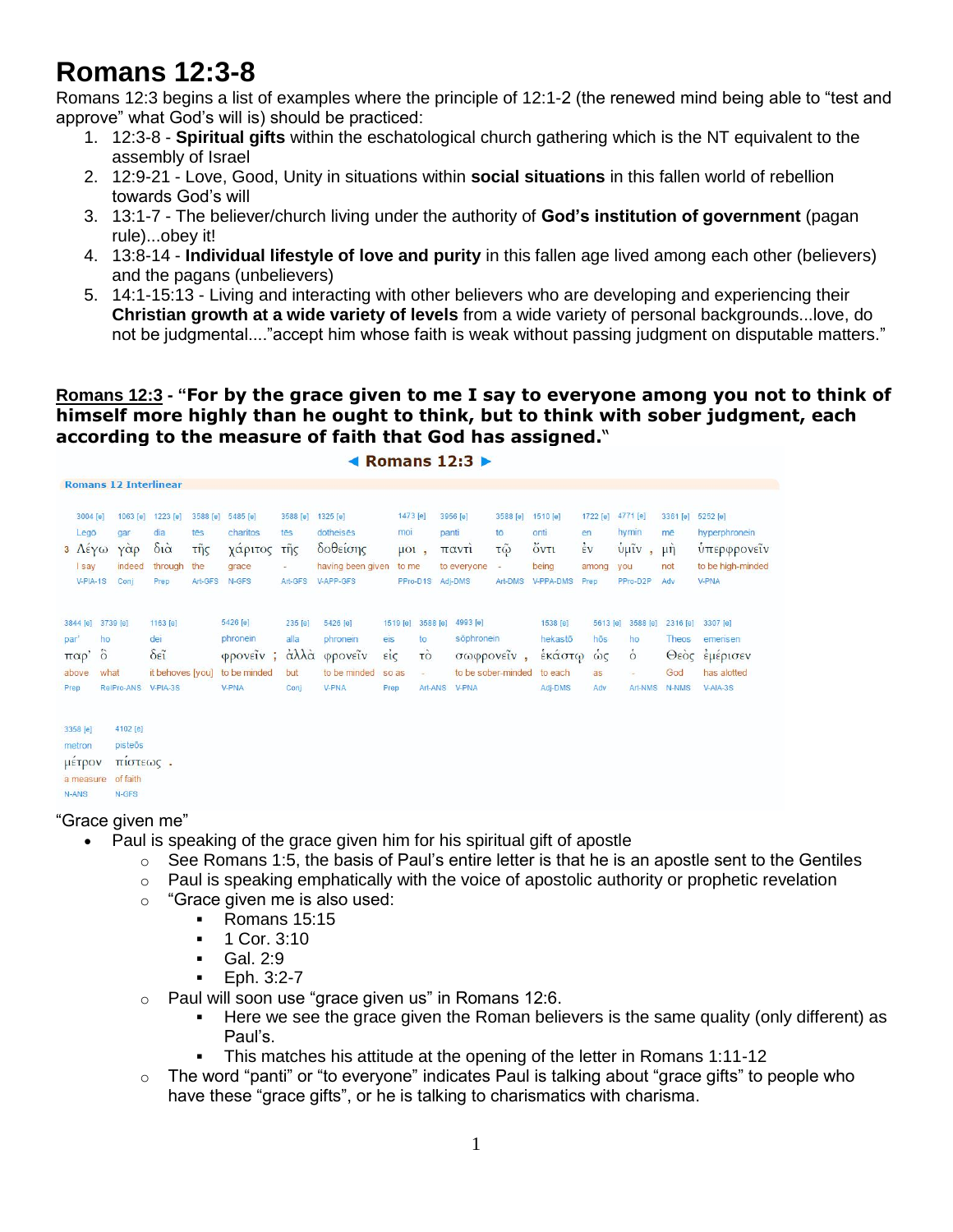- $\circ$  It appears either their is a developing faction (as in Corinth) among the variety of gifts, or Paul anticipates that when mere humans are supernaturally empowered they will (until their minds are renewed and they have gained some experience) think of themselves:
	- **with undo pride and arrogance,**
	- **with over rated potential,**
	- while expecting unsustainable admiration from other people.
- o The word *phronein* "to be minded" means "to think, form or hold an opinion, have an understanding"
	- Phronein is used in Romans 8:5 "have their minds set"
	- Romans 11:20 "do not be arrogant"
	- Romans 12:16 *phronountes* = "minding" and *hypseia phronountes* = haughty minding"

| 1519 [e]           | 240 [e]     | 5426 [e]                | 3361 [e] | 3588 [e]                | 5308 [e] | 5426 [e]         |
|--------------------|-------------|-------------------------|----------|-------------------------|----------|------------------|
| eis                | allēlous    | phronountes             | mē       | ta                      | hypsēla  | phronountes      |
| $\epsilon i \zeta$ |             | άλλήλους φρονοῦντες, μὴ |          | $\overline{\tau\alpha}$ |          | ύψηλά φρονοῦντες |
| toward             | one another | minding                 | not.     | the things              | haughty  | minding          |
| Prep               | RecPro-AMP  | V-PPA-NMP               | Adv      | Art-ANP                 | Adj-ANP  | V-PPA-NMP        |
|                    |             |                         |          |                         |          |                  |

- Romans 14:6 "He who regards one day..."
- Romans 15:5 "may give you the same *to be of mind* with one another according to Christ Jesus
- $\circ$  "As God has measured to each a measure of faith."
	- The *metron* "a measure" is unlikely to refer to a standard of measurement or the means of measurement, for example, it is not saying one inch is one inch and everyone has the one inch measurement.
	- *Metron* "a measure" is in context more naturally understood as an apportioning of different measures:
		- This is seen in 1 Corinthians 7:17 -
		- 2 Corinthians 10:13 apostles have been apportioned different spheres of service
		- Metron is given to "each" does not mean "each" has the same measurement. This is seen in these verses:
			- o 1 Corinthians 12:7 -
			- $\circ$  Also, 1 Corinthians 12:3 and 12:6 -
			- o 1 Peter 4:10
		- The self assessment of your individual spiritual gift needs to done with a renewed mind that has the ability to "test and approve" what God's will is.
		- Paul is warning them to avoid the chaos of 1 Corinthians 12, but yet maintain the supernatural manifestation of the Spirit's work of service to the body of believers.
	- The use of the word "Faith", or *pistis*, maintains the same meaning it has throughout Paul's letter to Rome - Faith is the human response of believing through which God effectively works. Our proper response to God's gift of service empowerment is the same as our response to God's gift of salvation.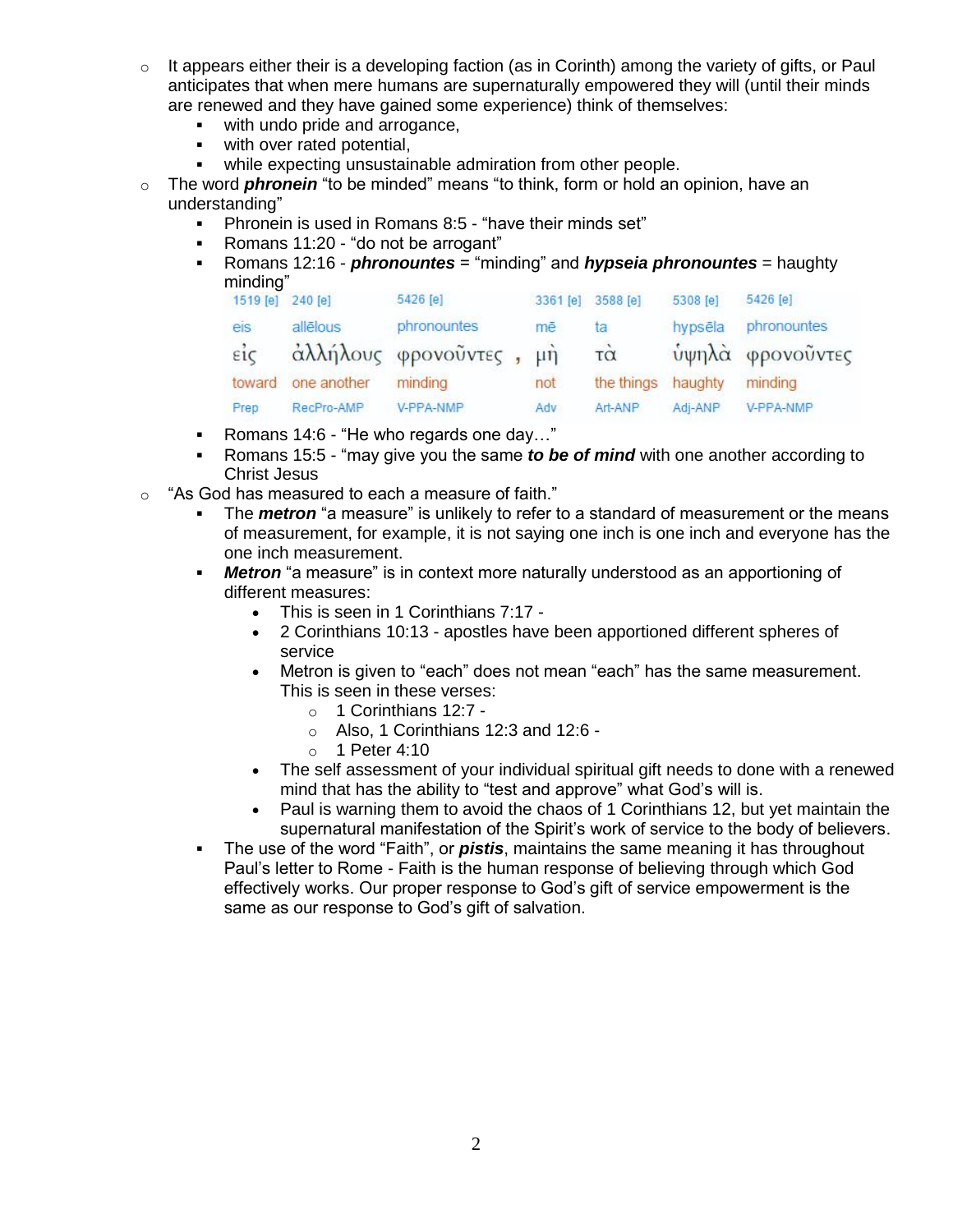#### **Romans 12:4 - "For as in one body we have many members, and the members do not all have the same function,**"

◀ Romans  $12:4$  ▶

|                                               | <b>Romans 12 Interlinear</b>                       |                             |                      |                       |                  |                |                                |                    |                              |                               |                                |                |          |                             |                |
|-----------------------------------------------|----------------------------------------------------|-----------------------------|----------------------|-----------------------|------------------|----------------|--------------------------------|--------------------|------------------------------|-------------------------------|--------------------------------|----------------|----------|-----------------------------|----------------|
|                                               | 2509 [e]                                           | 1063 [e]                    | 1722 [e]             | 1520 [e]              | 4983 [e]         | 4183 [e]       | 3196 [e]                       | 2192 [e]           | 3588 [e]                     | 1161 [e]                      | 3196 [e]                       | 3956 [e]       | 3756 [e] | 3588 [e]                    | 846 [e]        |
|                                               | kathaper<br>$4 \text{ καθάπερ}$                    | gar<br>$\gamma \alpha \rho$ | en<br>$\frac{1}{2}v$ | heni<br>$\frac{1}{2}$ | sōmati<br>σώματι | polla<br>πολλά | melē<br>$\mu \in \lambda \eta$ | echomen<br>έχομεν, | ta<br>$\vec{r} \dot{\alpha}$ | de<br>$\delta \dot{\epsilon}$ | melē<br>$\mu \in \lambda \eta$ | panta<br>πάντα | ou<br>ou | tēn<br>$\overrightarrow{u}$ | autēn<br>αὐτὴν |
| just as                                       |                                                    | indeed                      | $\mathsf{in}$        | one                   | body             | many           | members                        | we have            | $\sim$                       | moreover                      | [the] members                  | all            | not      | the                         | same           |
| Adv                                           |                                                    | Conj                        | Prep                 | Adj-DNS               | N-DNS            | Adj-ANP        | N-ANP                          | V-PIA-1P           | Art-NNP                      | Conj                          | N-NNP                          | Adj-NNP        | Adv      | Art-AFS                     | PPro-AF3S      |
| 2192 [e]<br>echei<br>έχει<br>have<br>V-PIA-3S | 4234 [e]<br>praxin<br>πρᾶξιν;<br>function<br>N-AFS |                             |                      |                       |                  |                |                                |                    |                              |                               |                                |                |          |                             |                |

- 1 Corinthians 12:27 the same
- Colossians 1:15-20 and Ephesians 4:1-16 the church is the body and the head is Christ.

#### **Romans 12:5 - "so we, though many, are one body in Christ, and individually members one of another.**"

|                              |         |                   |                    |          |            |          | $\blacktriangleleft$ Romans 12:5 |             |                         |                        |          |            |                          |
|------------------------------|---------|-------------------|--------------------|----------|------------|----------|----------------------------------|-------------|-------------------------|------------------------|----------|------------|--------------------------|
| <b>Romans 12 Interlinear</b> |         |                   |                    |          |            |          |                                  |             | Romans 12:6             |                        |          |            |                          |
| 3779 [e]                     |         | 3588 [e] 4183 [e] | 1520 [e]           | 4983 [e] | 1510 [e]   | 1722 [e] | 5547 [e]                         |             | 3588 [e] 1161 [e]       | 2596 [e]               | 1520 [e] | $240$ [e]  | 3196 [e]                 |
| houtōs                       | hoi     | polloi            | hen                | sõma     | esmen      | en       | Christō                          | to          | de                      | kath'                  | heis     | allēlōn    | melē                     |
| 5 OUTWC                      | O1      | πολλοί            | $\hat{\epsilon}$ v | σωμα     | EQTIEM     | EV       | Χριστώ                           | $\sqrt{10}$ | $\delta \dot{\epsilon}$ | $\kappa \alpha \theta$ | EIC      | αλλήλων    | $\mu \in \lambda \eta$ , |
| <b>SO</b>                    | the     | many              | one                | body     | we are     | in       | Christ                           | ×           | moreover                | individually           | one      | of another | members                  |
| Adv                          | Art-NMP | Adj-NMP           | Adi-NNS            | N-NNS    | $V-PIA-1P$ | Prep     | N-DMS                            | Art-ANS     | Conj                    | Prep                   | Adj-NMS  | RecPro-GMP | N-NNP                    |

## **Romans 12:6 - "Having gifts that differ according to the grace given to us, let us use them: if prophecy, in proportion to our faith;**"<br>▲ **Romans 12:6**

|                   | 2192 [e]<br>echontes<br>$\frac{2}{3}$ έχοντες δέ<br>having<br>V-PPA-NMP | 1161 [e]<br>de<br>but<br>Conj        | 5486 [e]<br>charismata<br>γαρισματα<br>gifts<br>N-ANP                | 2596 [e]<br>kata<br>κατα<br>according to the<br>Prep | tēn<br>$\overrightarrow{\text{t}}$<br>Art-AFS | 3588 [e] 5485 [e]<br>charin<br>χαριν την<br>grace<br>N-AFS | 3588 [e]<br>tēn<br>÷<br>Art-AFS | 1325 [e]<br>dotheisan<br>δοθεΐσαν<br>having been given<br>V-APP-AFS | 1473 [e]<br>hēmin<br>$\frac{1}{\eta} \mu \tilde{\imath} \nu$<br>to us<br>PPro-D1P Adj-ANP | 1313 [e]<br>diaphora<br>διάφορα: είτε<br>different | eite<br>if<br>Conj | 1535 [e] 4394 [e]<br>prophēteian<br>προφητείαν<br>prophecy<br>N-AFS | 2596 [e]<br>kata<br>κατα<br>according to<br>Prep |
|-------------------|-------------------------------------------------------------------------|--------------------------------------|----------------------------------------------------------------------|------------------------------------------------------|-----------------------------------------------|------------------------------------------------------------|---------------------------------|---------------------------------------------------------------------|-------------------------------------------------------------------------------------------|----------------------------------------------------|--------------------|---------------------------------------------------------------------|--------------------------------------------------|
| tēn<br>τήν<br>the | 3588 [e] 356 [e]<br>Art-AFS<br>N-AFS                                    | analogian<br>αναλογίαν<br>proportion | 3588 [e] 4102 [e]<br>tēs<br>$\tilde{\text{tr}}$<br>of the<br>Art-GFS | pisteōs<br>πιστεως:<br>faith<br>N-GFS                |                                               |                                                            |                                 |                                                                     |                                                                                           |                                                    |                    |                                                                     |                                                  |

"Gifts that differ" -

**Romans 12 Interlinear** 

- o NOT referring to natural talents, skills, training, personalities, etc.
- o These "gifts" are the manifestation of the Holy Spirit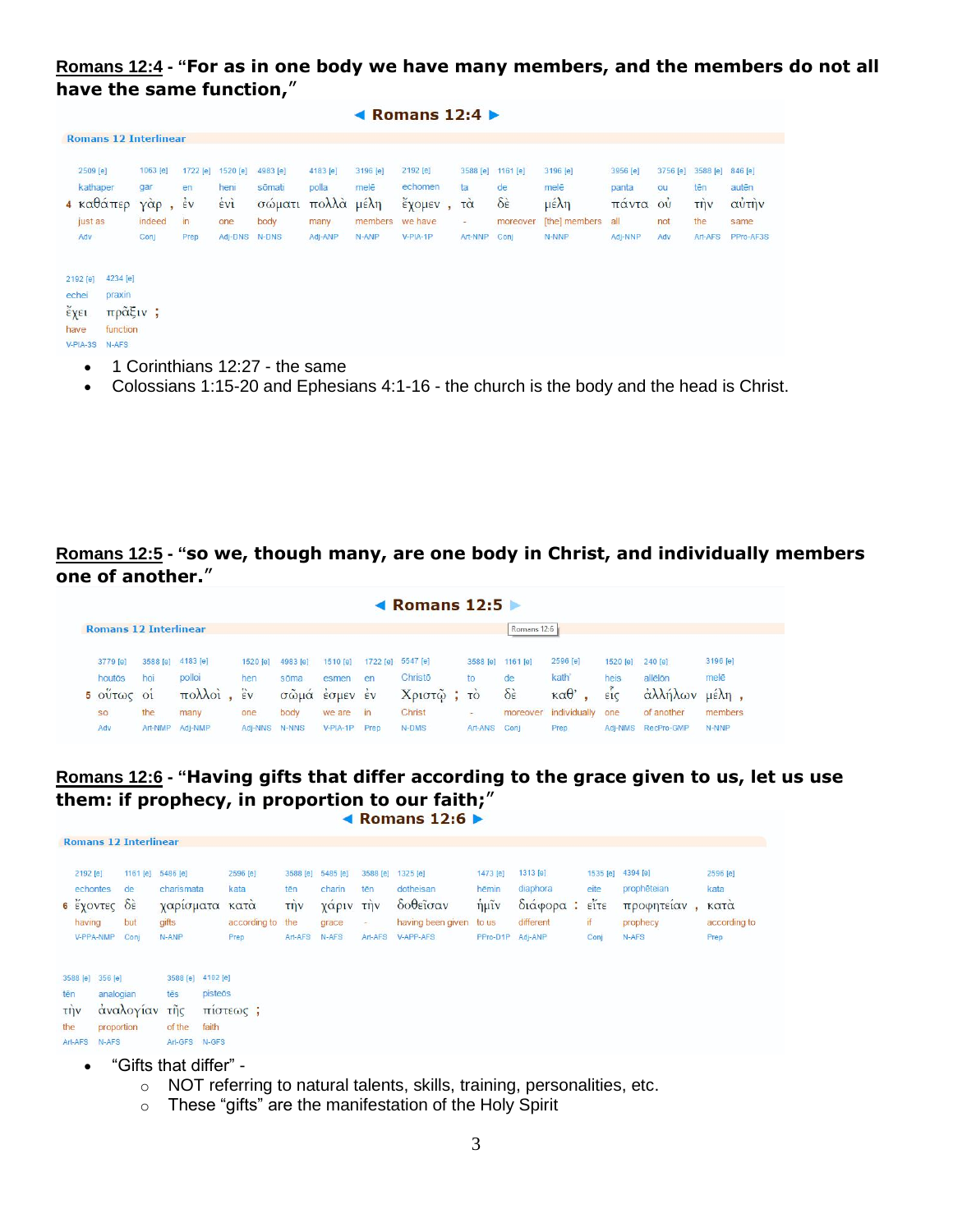- $\circ$  Supernatural spiritual "gifts" may likely work along with natural talents, but they are not the same.
- $\circ$  Variety of the gifts most often depend on the needs of the local Christian church, or, potentially, the universal church.
- $\circ$  The list(s) that Paul and the NT give us is never exhaustive, or categorized, but a sampling of examples of some common gifts
- "According to the grace given to us"
	- $\circ$  Paul always makes it clear these are "grace" gifts for us to use to benefit others, not for us to be prideful over:
		- 1 Corinthians 12:6 -
		- Ephesians  $4:7 1$ <br>Deter  $4:10 1$
		- 1 Peter 4:10 -
- "Let us use them" -
- 1. "Prophecy"
	- a. "Proportion to our faith"
		- i. "Proportion" is analogia which is a term from the world of mathematics and logic. It means "the correct proportion" or "the right relationship"
		- ii. This refers back to verse 3 where it "measure of faith" was given to each of us for our gifts. This means that our use of our gifts is bordered and established by our faith (trust, expectancy, understanding, belief, etc.) that is also provided to us by God.
		- iii. Proportion of our faith could be referred to our realistic expectation of what we understand/believe our role is in the church.
		- iv. Emphasis is on "sober judgment" not fanciful expectations or lofty personal goal setting. Instead, honestly, what does God expect of you?
			- 1. Emotional motivational speeches can ship wreck believers direction. (See 1 Cor. 14:32 "emotions" and 1 Cor. 14:30 "love of speaking")
			- 2. Self-help ideology that teaches "you can do anything your mind sets itself on" is NOT sober. Consider Philippians 4:13, "I can do all things through him who strengthens me."
		- v. It could be understood that "proportion" to faith means "in relationship to the faith". In other words, the prophet could speak revelation, but his words would have to line up with the Truth of the Word of God.
	- b. NT prophecy was the proclamation to the local community information God had revealed for the church's edification (1 Cor. 14:3, 24-25, 30).
	- c. Prophetic speech was not the same as Apostolic revelation (writing, teaching, etc.) since 1 Cor. 14:29-32 expects that the words of the prophet would be evaluated by the other prophets. Paul's Apostolic doctrine was NOT to be scrutinized.